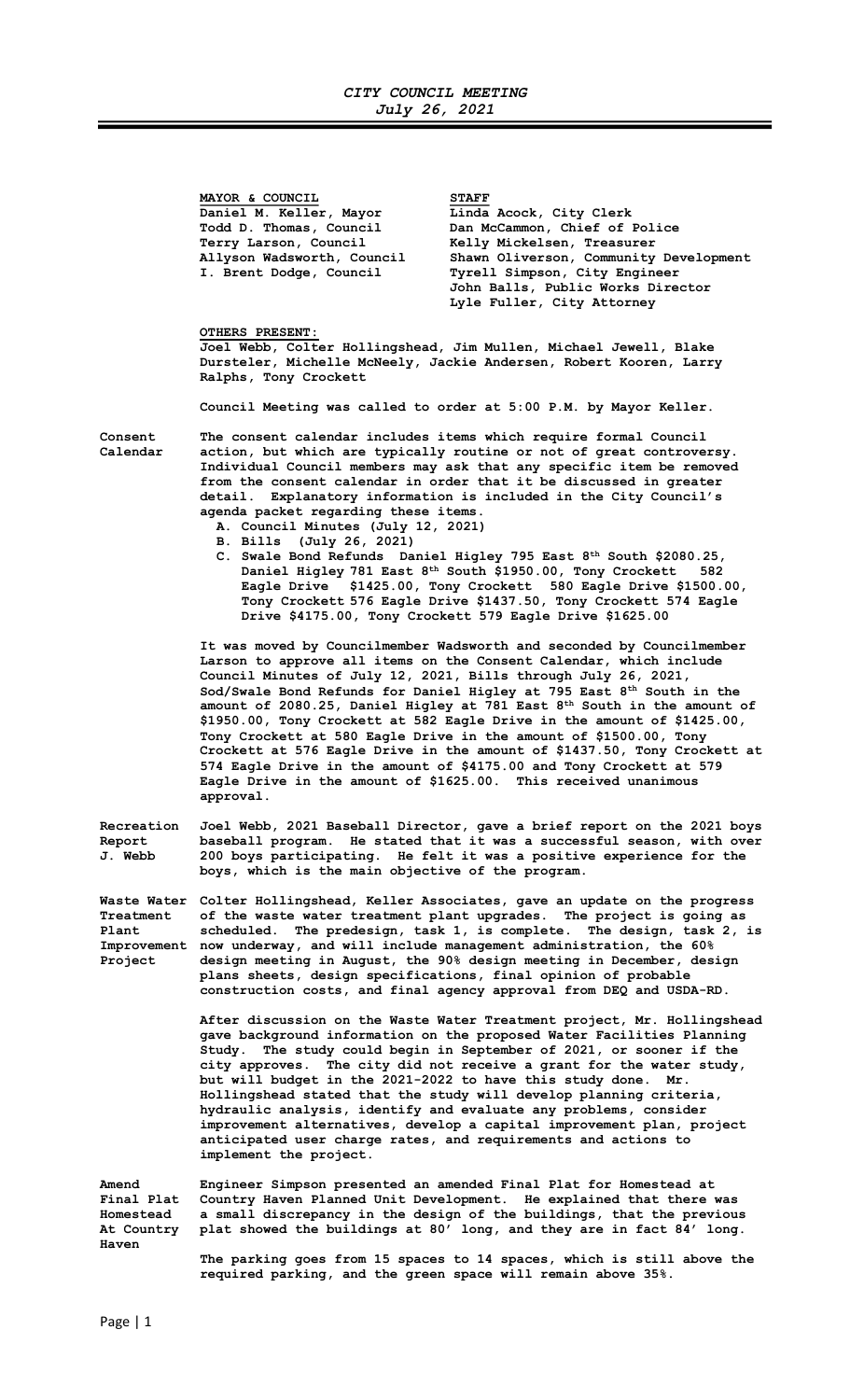It was moved by Councilmember Larson and seconded by Councilmember Dodge to approve the amended final plat for the Homestead at Country Haven Planned Unit Development at 1<sup>st</sup> North and Homestead Court. This received unanimous approval. Development Engineer Simpson presented the Development Agreement and Grant of Agreement/ Easement for the Blue Sage Park Planned Unit Development, Phase III. Grant Of Easement It was moved by Councilmember Dodge and seconded by Councilmember Blue Sage Wadsworth to approve the Development Agreement and Grant of Easement for Blue Sage Park Planned Unit Development, Phase III. This received unanimous approval. Final This matter was tabled to a later meeting, as the installation of the Development storm drain has not been completed. Plan Blue Sage Resolution This matter was tabled to the August 9, 2021 meeting. 133 Parking Buyout Business It was moved by Councilmember Thomas and seconded by Councilmember License Wadsworth to approve a business license for Dalton Jeffs at 655 South D. Jeffs  $4^{\text{th}}$  East (King's Kofe). This received unanimous approval.  $4<sup>th</sup>$  East (King's Kofe). This received unanimous approval. Request Michelle McNeeley and Jackie Andersen, on behalf of the Preston Elks Support Lodge, came before council to seek the city's support for a Patriot Day<br>Elks Lodge parade on September  $11^{th}$ . The route will be along  $1^{st}$  West, starting at Elks Lodge parade on September  $11^{\text{th}}$ . The route will be along  $1^{\text{st}}$  West, starting at Patriot Day City Hall and ending on  $2^{\text{nd}}$  North, in the Preston City Park. At the Patrice On September 11 . The Trust norm of the Preston City Park. At the Parade park there will various activities, food and booths. They hope to make this an annual event. It was moved by Councilmember Thomas and seconded by Councilmember Larson to offer support from the City of Preston, for a Patriot Day parade on September 11, 2021. This received unanimous approval. Sidewalk Engineer Simpson presented a map of sidewalks on the southwest section<br>Issues of Preston, between Oneida Street and  $2<sup>nd</sup>$  South, and State Street and 3 of Preston, between Oneida Street and 2<sup>nd</sup> South, and State Street and 3<sup>rd</sup> West, showing where there are no sidewalk, where the sidewalk needs to be replaced, and where the sidewalk is in good shape. Council discussed options for replacing sidewalk in this section of town, as well as throughout the entire city, possible grants, and the costs involved. After discussion, it was decided that formal action, to budget money each year for sidewalk improvement, would be handled in the approval of the preliminary budget portion of the meeting. Approve It was moved by Councilmember Thomas and seconded by Councilmember Preliminary Dodge to instruct Treasurer Mickelsen to add an additional budget item of sidewalk improvements, with \$52,000.00 to be placed in the FY 2021-2022 budget annually for sidewalk improvements and to publish a Notice of Public Hearing for August 23, 2021. This received unanimous approval. Executive It was moved by Councilmember Larson and seconded by Councilmember Session Wadsworth to enter into Executive Session to discuss possible litigation as allowed in Idaho Code 74-206(1)(f). The vote was as follows: Councilmember Thomas Aye Councilmember Larson Aye Councilmember Wadsworth Aye Councilmember Dodge Aye Motion passed by unanimous vote. Enter Executive Session: 6:48 P.M. Exit Executive Session: 7:32 P.M.